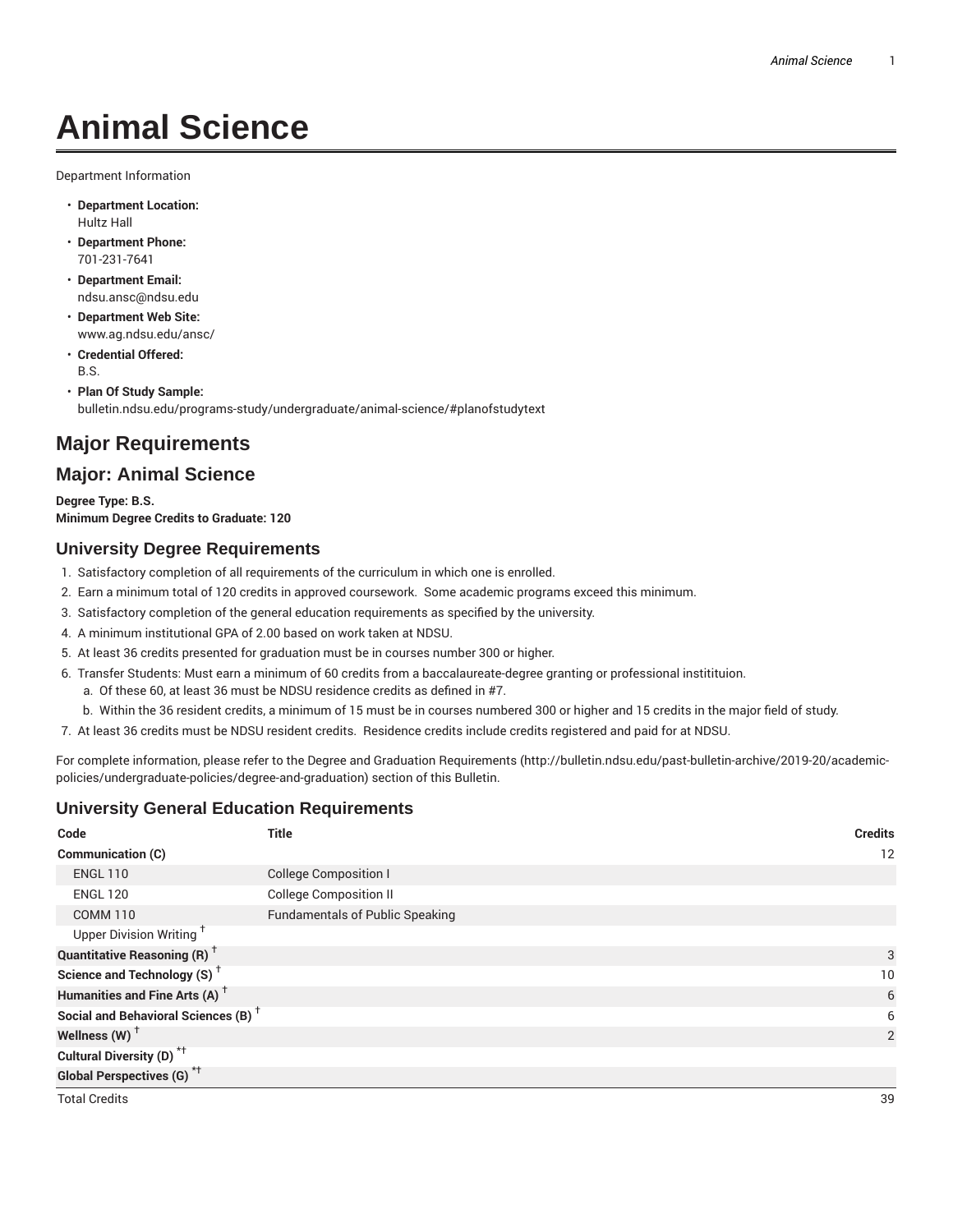- \* May be satisfied by completing courses in another General Education category.
- † General education courses may be used to satisfy requirements for both general education and the major, minor, and program emphases, where applicable. Students should carefully review major requirements to determine if specific courses can also satisfy these general education categories.
- A list of university approved general education courses and administrative policies are available here (http://bulletin.ndsu.edu/past-bulletinarchive/2019-20/academic-policies/undergraduate-policies/general-education/#genedcoursestext).

#### **Major Requirements**

| Code                                                  | <b>Title</b>                                                                       | <b>Credits</b> |
|-------------------------------------------------------|------------------------------------------------------------------------------------|----------------|
| <b>Required Core Courses for Animal Science</b>       |                                                                                    |                |
| <b>ANSC 114</b>                                       | Introduction to Animal Sciences                                                    | 3              |
| <b>ECON 201</b>                                       | Principles of Microeconomics (May satisfy general education category B and G)      | 3              |
| <b>MATH 103</b>                                       | College Algebra                                                                    | 3              |
| or MATH 105                                           | Trigonometry                                                                       |                |
| or MATH 107                                           | Precalculus                                                                        |                |
| or MATH 146                                           | <b>Applied Calculus I</b>                                                          |                |
| <b>STAT 330</b>                                       | Introductory Statistics (May satisfy general education category R)                 | 3              |
| <b>VETS 135</b>                                       | Anatomy and Physiology of Domestic Animals                                         | 3              |
| Select one of the following:                          |                                                                                    | $\mathbf{1}$   |
| <b>ANSC 101</b>                                       | Student Success Techniques - Animal and Equine Science                             |                |
| <b>ANSC 102</b>                                       | Student Success Techniques - Animal Sciences with Pre-Veterinary Medicine Emphasis |                |
| <b>ANSC 201</b>                                       | Student Success Techniques - Nontraditional & Transfer Students                    |                |
| <b>VETS 150</b>                                       | Introduction to the Veterinary Profession                                          |                |
| <b>ANSC 240</b>                                       | Meat Animal Evaluation and Marketing                                               | 3              |
| <b>ANSC 300</b>                                       | Domestic Animal Behavior and Management                                            | 3              |
| <b>ANSC 323</b>                                       | <b>Fundamentals of Nutrition</b>                                                   | 3              |
| <b>ANSC 324</b>                                       | <b>Applied Animal Nutrition</b>                                                    | 3              |
| <b>ANSC 463</b><br>& 463L                             | Physiology of Reproduction<br>and Physiology of Reproduction Laboratory            | 4              |
| <b>ANSC 478</b>                                       | Research and Issues in Animal Agriculture                                          | 3              |
| Select one of the following:                          |                                                                                    | $\overline{2}$ |
| <b>ANSC 379</b>                                       | <b>Study Tour Abroad</b>                                                           |                |
| <b>ANSC 393</b>                                       | (research experience)                                                              |                |
| <b>ANSC 396</b>                                       | (internship experience)                                                            |                |
| Select one of the following:                          |                                                                                    | 3              |
| <b>ANSC 480</b>                                       | Equine Industry and Production Systems                                             |                |
| <b>ANSC 482</b>                                       | Sheep Industry and Production Systems                                              |                |
| <b>ANSC 484</b>                                       | Swine Production/Pork Industry Systems                                             |                |
| <b>ANSC 485</b>                                       | Poultry Industry and Production Systems                                            |                |
| <b>ANSC 486</b>                                       | Beef Industry and Production Systems                                               |                |
| <b>ANSC 488</b>                                       | Dairy Industry and Production Systems                                              |                |
| Options: Select one of the five options listed below. |                                                                                    | 44-48          |

Students must select one option of interest. The standard option for this major is the Animal Production, Management and Husbandry. Students who wish to declare an option other than the standard option must officially declare that option with the Office of Registration and Records.

Total Credits 84-88

**Option 1: Animal Production, Management, & Husbandry Option**

| Code            | Title                                   | Credits |
|-----------------|-----------------------------------------|---------|
| AGEC 242        | Introduction to Agricultural Management |         |
| <b>AGEC 244</b> | Agricultural Marketing                  |         |
| <b>BIOC 260</b> | Elements of Biochemistry                |         |
|                 |                                         |         |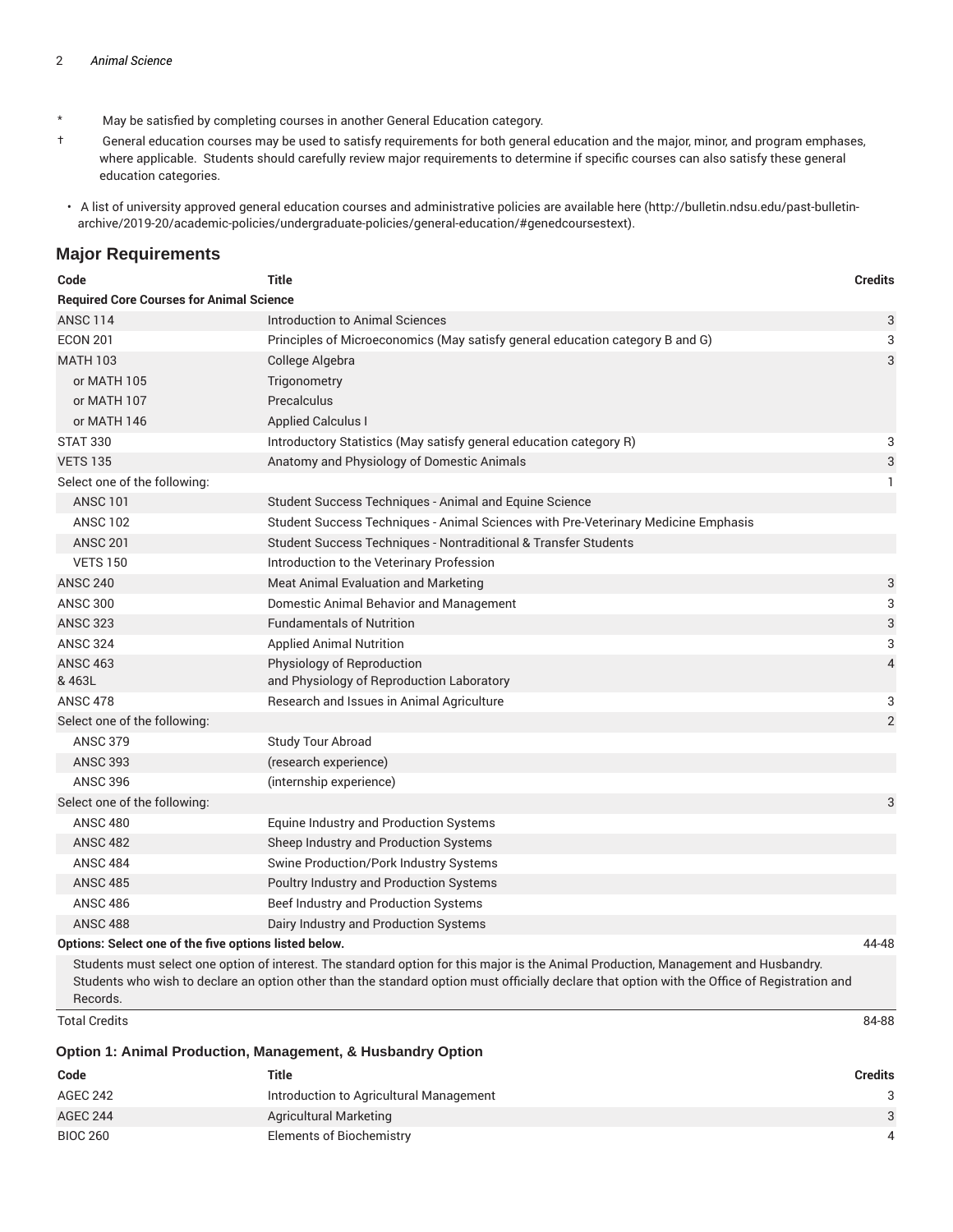| 3<br>3<br>$\overline{4}$ |
|--------------------------|
|                          |
|                          |
|                          |
|                          |
|                          |
|                          |
| 4                        |
|                          |
|                          |
| $\overline{2}$           |
|                          |
|                          |
|                          |
|                          |
| 3                        |
| 3                        |
| 3                        |
| $\overline{2}$           |
| 3                        |
|                          |
|                          |
|                          |
|                          |
|                          |
| 6                        |
|                          |

Total Credits 46

## **Option 2: Animal Agribusiness Option**

| Code                                            | <b>Title</b>                                                                                                                   | <b>Credits</b> |
|-------------------------------------------------|--------------------------------------------------------------------------------------------------------------------------------|----------------|
| ACCT 102                                        | <b>Fundamentals of Accounting</b>                                                                                              | 3              |
| <b>AGEC 242</b>                                 | Introduction to Agricultural Management                                                                                        | 3              |
| <b>AGEC 244</b>                                 | <b>Agricultural Marketing</b>                                                                                                  | 3              |
| <b>AGEC 246</b>                                 | Introduction to Agricultural Finance                                                                                           | 3              |
| Select one from the following:                  |                                                                                                                                | 4              |
| <b>BIOL 111</b><br>& 111L                       | <b>Concepts of Biology</b><br>and Concepts of Biology Lab (May satisfy general education category S)                           |                |
| <b>BIOL 150</b><br>& 150L                       | General Biology I<br>and General Biology I Laboratory                                                                          |                |
| Select one from the following:                  |                                                                                                                                | 4              |
| <b>CHEM 117</b><br>& 117L                       | <b>Chemical Concepts and Applications</b><br>and Chem Concepts and Applications Lab (May satisfy general education category S) |                |
| <b>CHEM 121</b><br>& 121L                       | <b>General Chemistry I</b><br>and General Chemistry I Laboratory (May satisfy general education category S)                    |                |
| Select one of the following evaluation courses: |                                                                                                                                | 2              |
| <b>ANSC 230</b>                                 | Meat Grading and Evaluation                                                                                                    |                |
| <b>ANSC 231</b>                                 | Livestock Evaluation                                                                                                           |                |
| <b>ANSC 232</b>                                 | Dairy Cattle Evaluation                                                                                                        |                |
| <b>ANSC 235</b>                                 | <b>Equine Evaluation</b>                                                                                                       |                |
| <b>ANSC 357</b>                                 | <b>Animal Genetics</b>                                                                                                         | 3              |
| <b>ANSC 380</b>                                 | Livestock Sales and Marketing                                                                                                  | $\overline{2}$ |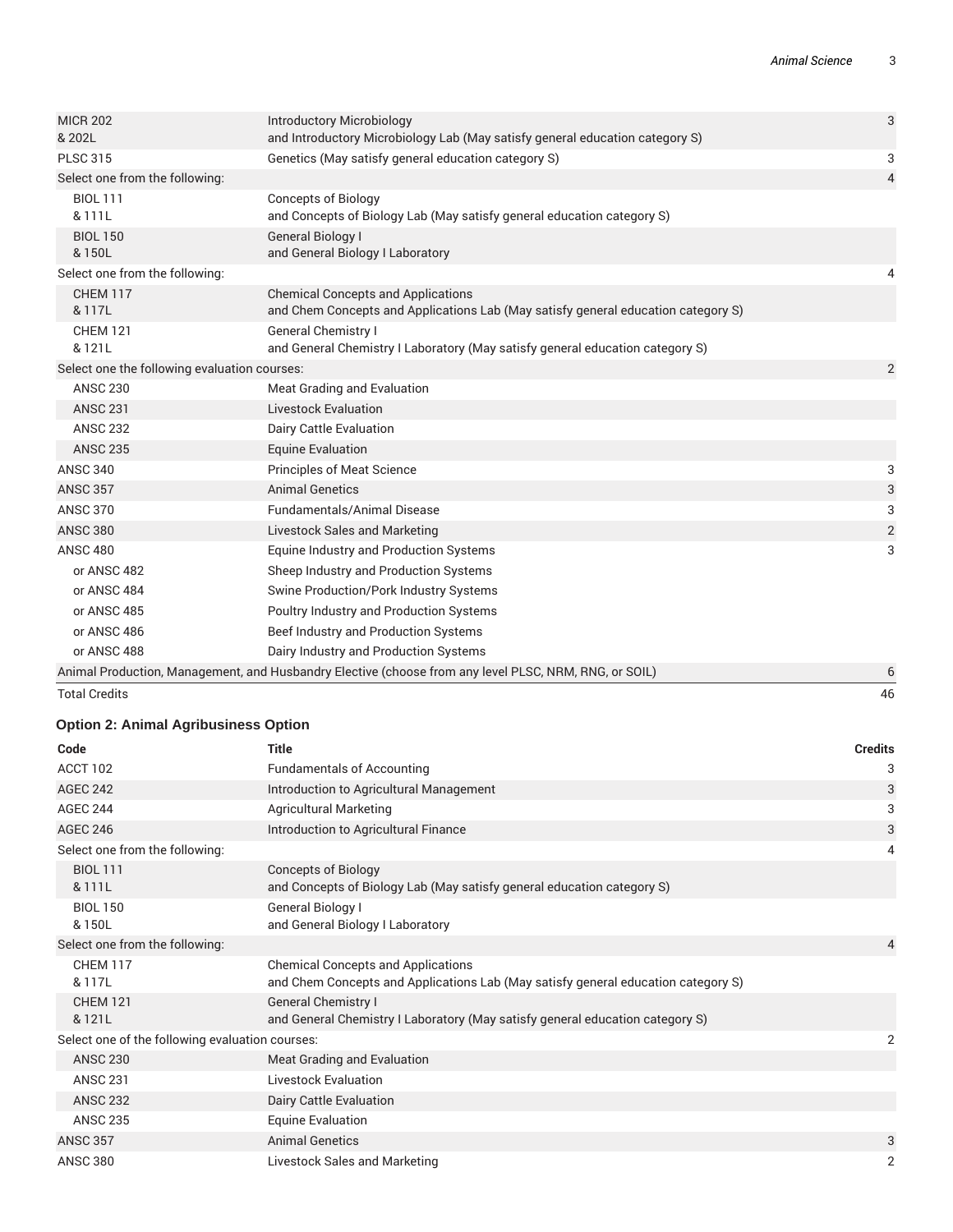| <b>ECON 202</b>      | Principles of Macroeconomics (May satisfy general education category B)              |    |
|----------------------|--------------------------------------------------------------------------------------|----|
| <b>PLSC 315</b>      | Genetics (May satisfy general education category S)                                  | 3  |
| AGEC elective        | 300-400 level                                                                        | 6  |
|                      | Animal Agribusiness Electives (choose from 300+ level ANSC, AGEC, ECON, PLSC or RNG) | Q  |
| <b>Total Credits</b> |                                                                                      | 48 |

#### **Option 3: Biomedical Science Option**

Students interested in veterinary school should consider this option. The option meets most veterinary school prerequisites. Consultation with an adviser is recommended.

| Code                           | <b>Title</b>                                                                                                        | <b>Credits</b> |
|--------------------------------|---------------------------------------------------------------------------------------------------------------------|----------------|
| <b>ANSC 357</b>                | <b>Animal Genetics</b>                                                                                              | 3              |
| or ANSC 314                    | Animal Biotechnology                                                                                                |                |
| <b>ANSC 444</b>                | Livestock Muscle Physiology                                                                                         | 3              |
| <b>BIOC 260</b>                | <b>Elements of Biochemistry</b>                                                                                     | 4              |
| <b>BIOL 150</b><br>& 150L      | General Biology I<br>and General Biology I Laboratory                                                               | $\overline{4}$ |
| <b>BIOL 151</b><br>& 151L      | <b>General Biology II</b><br>and General Biology II Laboratory                                                      | 4              |
| <b>CHEM 121</b><br>& 121L      | <b>General Chemistry I</b><br>and General Chemistry I Laboratory (May satisfy general education category S)         | $\overline{4}$ |
| <b>CHEM 122</b><br>& 122L      | <b>General Chemistry II</b><br>and General Chemistry II Laboratory (May satisfy general education category S)       | 4              |
| <b>CHEM 240</b>                | Survey of Organic Chemistry                                                                                         | 3              |
| or CHEM 341                    | Organic Chemistry I                                                                                                 |                |
| <b>MICR 350</b><br>&350L       | <b>General Microbiology</b><br>and General Microbiology Lab                                                         | 5              |
| <b>PLSC 315</b>                | Genetics (May satisfy general education category S)                                                                 | 3              |
| Select one from the following: |                                                                                                                     | 4              |
| <b>PHYS 120</b><br>& 120L      | <b>Fundamentals of Physics</b><br>and Fundamentals of Physics Laboratory (May satisfy general education category S) |                |
| <b>PHYS 211</b>                | <b>College Physics I</b>                                                                                            |                |
| & 211L                         | and College Physics I Laboratory (May satisfy general education category S)                                         |                |
|                                | Biomedical Science Elective (choose from 300+ level ANSC, BIOC, BIOL, CHEM, MICR, PHYS OR ZOO)                      | 3              |
| <b>Total Credits</b>           |                                                                                                                     | 44             |

#### **Option 4: Livestock Media Option**

| Code                                             | <b>Title</b>                                                                | <b>Credits</b> |
|--------------------------------------------------|-----------------------------------------------------------------------------|----------------|
| <b>AGEC 242</b>                                  | Introduction to Agricultural Management                                     | 3              |
| <b>AGEC 244</b>                                  | <b>Agricultural Marketing</b>                                               | 3              |
| <b>ANSC 357</b>                                  | <b>Animal Genetics</b>                                                      | 3              |
| <b>ANSC 380</b>                                  | Livestock Sales and Marketing                                               | 2              |
| <b>PLSC 315</b>                                  | Genetics (May satisfy general education category S)                         | 3              |
| Select one of the following evaluation courses:  |                                                                             | 2              |
| <b>ANSC 230</b>                                  | Meat Grading and Evaluation                                                 |                |
| <b>ANSC 231</b>                                  | <b>Livestock Evaluation</b>                                                 |                |
| <b>ANSC 232</b>                                  | Dairy Cattle Evaluation                                                     |                |
| <b>ANSC 235</b>                                  | <b>Equine Evaluation</b>                                                    |                |
| Select one from the following:                   |                                                                             | 4              |
| <b>BIOL 111</b>                                  | <b>Concepts of Biology</b>                                                  |                |
| & 111L                                           | and Concepts of Biology Lab (May satisfy general education category S)      |                |
| <b>BIOL 150</b>                                  | General Biology I                                                           |                |
| & 150L                                           | and General Biology I Laboratory (May satisfy general education category S) |                |
| Select one from the following:<br>$\overline{4}$ |                                                                             |                |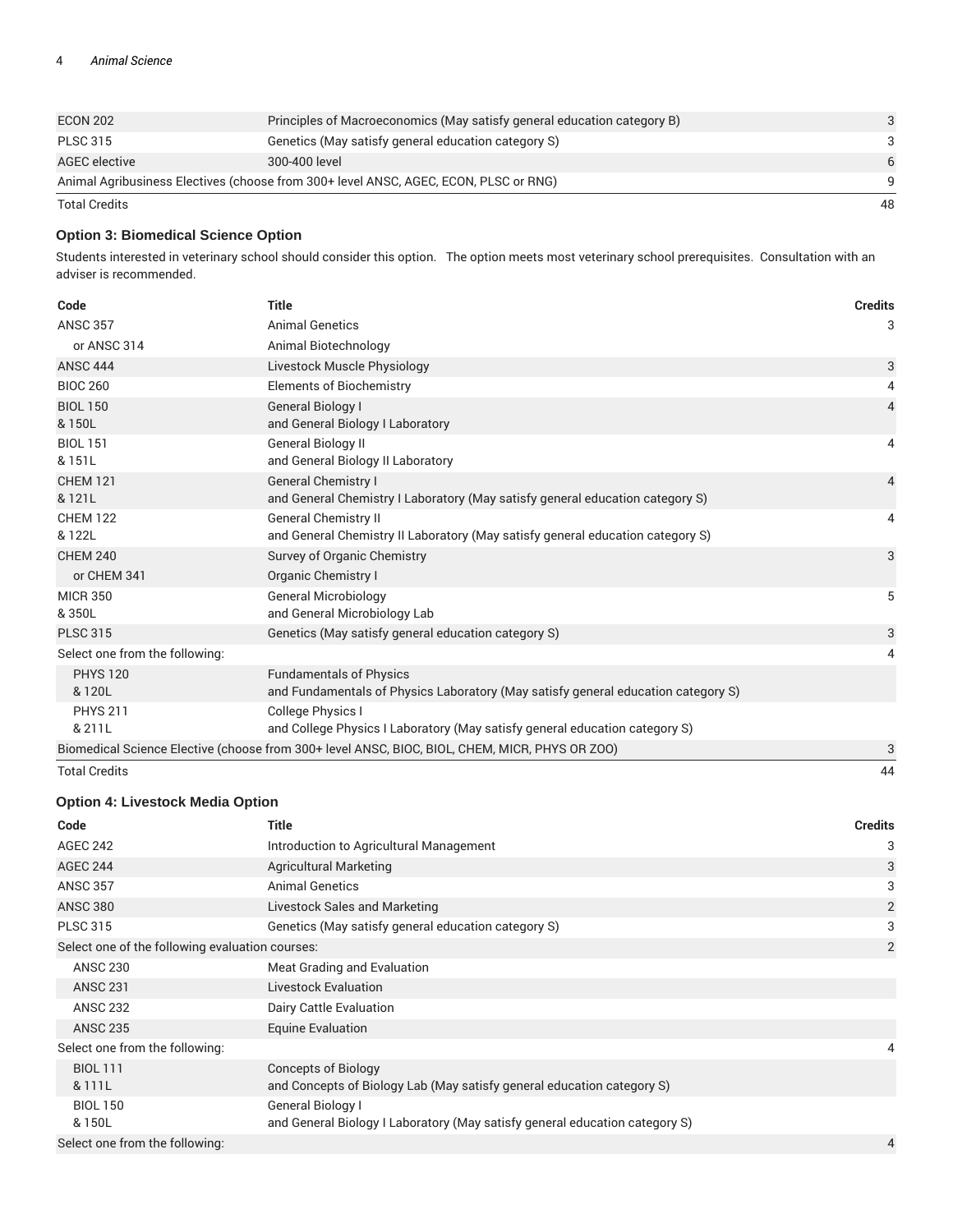| <b>CHEM 117</b><br>& 117L                                            | <b>Chemical Concepts and Applications</b><br>and Chem Concepts and Applications Lab (May satisfy general education category S) |  |
|----------------------------------------------------------------------|--------------------------------------------------------------------------------------------------------------------------------|--|
| <b>CHEM 121</b>                                                      | <b>General Chemistry I</b>                                                                                                     |  |
| & 121L                                                               | and General Chemistry I Laboratory (May satisfy general education category S)                                                  |  |
| Complete any minor offered by the Department of Communications<br>21 |                                                                                                                                |  |

Total Credits 45

#### **Option 5: Meat Science Option**

| Code                           | <b>Title</b>                                                                        | <b>Credits</b> |
|--------------------------------|-------------------------------------------------------------------------------------|----------------|
| <b>AGEC 244</b>                | Agricultural Marketing                                                              | 3              |
| <b>ANSC 230</b>                | Meat Grading and Evaluation                                                         | $\overline{2}$ |
| <b>ANSC 340</b>                | Principles of Meat Science                                                          | 3              |
| <b>ANSC 344</b>                | <b>Fundamentals of Meat Processing</b>                                              | $\overline{2}$ |
| <b>ANSC 357</b>                | <b>Animal Genetics</b>                                                              | 3              |
| <b>ANSC 444</b>                | Livestock Muscle Physiology                                                         | 3              |
| <b>BIOC 260</b>                | <b>Elements of Biochemistry</b>                                                     | 4              |
| <b>CFS 210</b>                 | Introduction to Food Science and Technology                                         | $\overline{2}$ |
| <b>MICR 202</b>                | <b>Introductory Microbiology</b>                                                    | 3              |
| & 202L                         | and Introductory Microbiology Lab (May satisfy general education category S)        |                |
| <b>PLSC 315</b>                | Genetics (May satisfy general education category S)                                 | 3              |
| CFS elective                   | 300-400 Level                                                                       | 3              |
| Select one from the following: |                                                                                     | $\overline{4}$ |
| <b>BIOL 111</b>                | <b>Concepts of Biology</b>                                                          |                |
| & 111L                         | and Concepts of Biology Lab (May satisfy general education category S)              |                |
| <b>BIOL 150</b>                | General Biology I                                                                   |                |
| & 150L                         | and General Biology I Laboratory                                                    |                |
| Select from the following:     |                                                                                     | 4              |
| <b>CHEM 117</b>                | <b>Chemical Concepts and Applications</b>                                           |                |
| & 117L                         | and Chem Concepts and Applications Lab (May satisfy general education category S)   |                |
| <b>CHEM 121</b>                | <b>General Chemistry I</b>                                                          |                |
| & 121L                         | and General Chemistry I Laboratory (May satisfy general education category S)       |                |
|                                | Meat Science Electives (choose from 300+ level ANSC, BIOC, CFS, CHEM, MICR OR SAFE) | 6              |
| <b>Total Credits</b>           |                                                                                     | 45             |

#### **Degree Requirements and Notes:**

• Students must earn a minimum 2.00 cumulative GPA for courses that satisfy major requirements.

• Transfer grades must be 'C' or higher to count toward major requirements.

## **Minor Requirements**

## **Animal Science Minor**

### **Minor Requirements**

**Required Credits: 16**

| Code                                       | Title                                   | <b>Credits</b> |
|--------------------------------------------|-----------------------------------------|----------------|
| <b>Required Courses</b>                    |                                         |                |
| <b>ANSC 114</b>                            | Introduction to Animal Sciences         | 3              |
| <b>ANSC 223</b>                            | Introduction to Animal Nutrition        | 2              |
| <b>ANSC 220</b>                            | <b>Livestock Production</b>             | 3              |
| <b>ANSC 240</b>                            | Meat Animal Evaluation and Marketing    | 3              |
| <b>Elective Courses</b>                    |                                         | 5              |
| Must include one of the following courses: |                                         |                |
| <b>ANSC 300</b>                            | Domestic Animal Behavior and Management |                |
| <b>ANSC 314</b>                            | Animal Biotechnology                    |                |